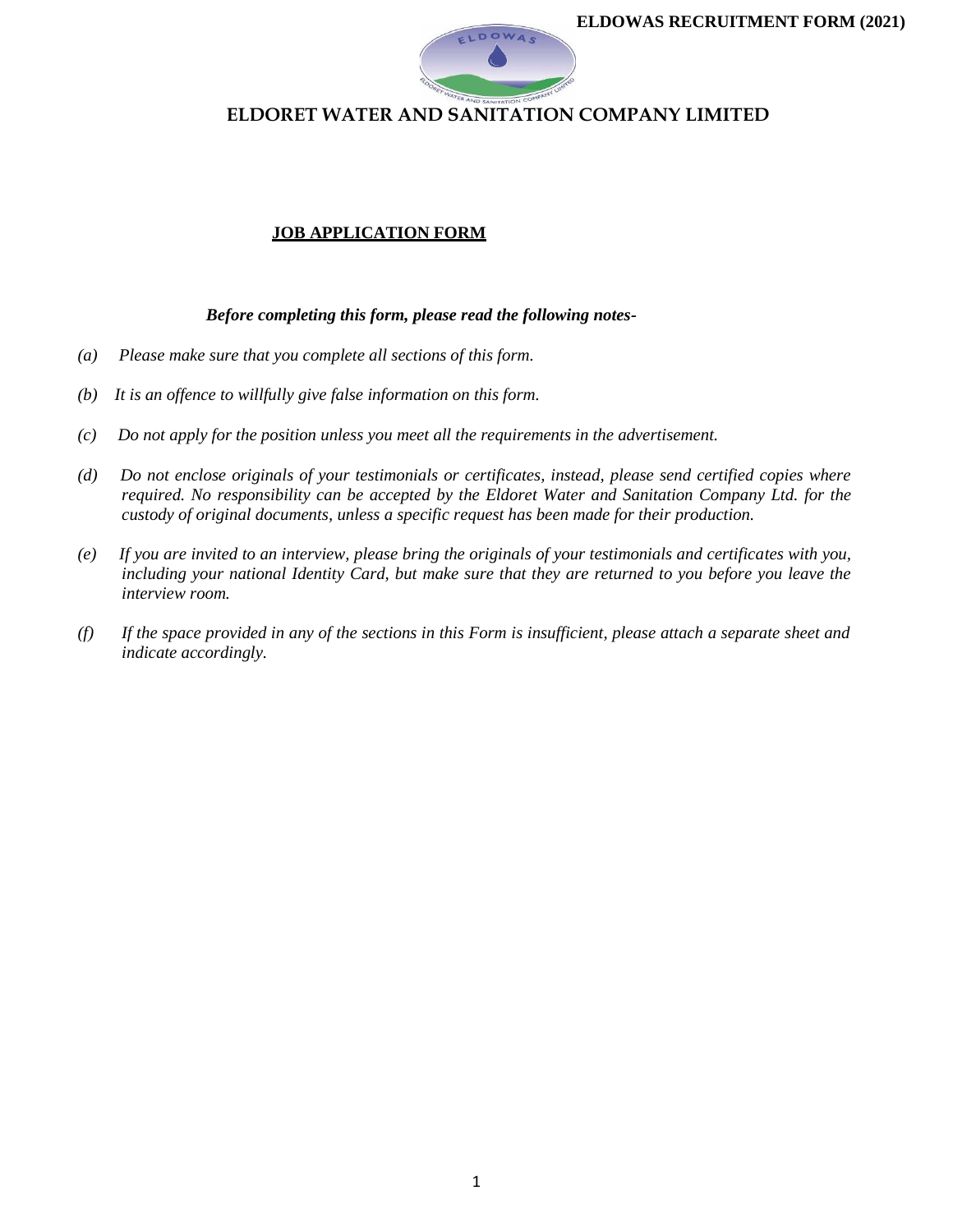

## **PRELIMINARY**

### **SECTION I - BIO-DATA**

|  |  | (e.g., Prof/Dr/Mr./Mrs./Miss/ MS/Rev) |
|--|--|---------------------------------------|

|  | $(dd-mm-yy)$ |  |
|--|--------------|--|

|     | 3. Gender: Male $\Box$ Female $\Box$                                       |  |
|-----|----------------------------------------------------------------------------|--|
|     |                                                                            |  |
|     |                                                                            |  |
|     |                                                                            |  |
|     |                                                                            |  |
|     |                                                                            |  |
| 9.  |                                                                            |  |
| 10. | Indicate all the languages that you can read, write or speak proficiently. |  |
|     |                                                                            |  |
| 11. | What is your current employment/occupation (if any)?                       |  |
|     |                                                                            |  |
|     |                                                                            |  |
|     |                                                                            |  |

12. Do you have any impairment / disability?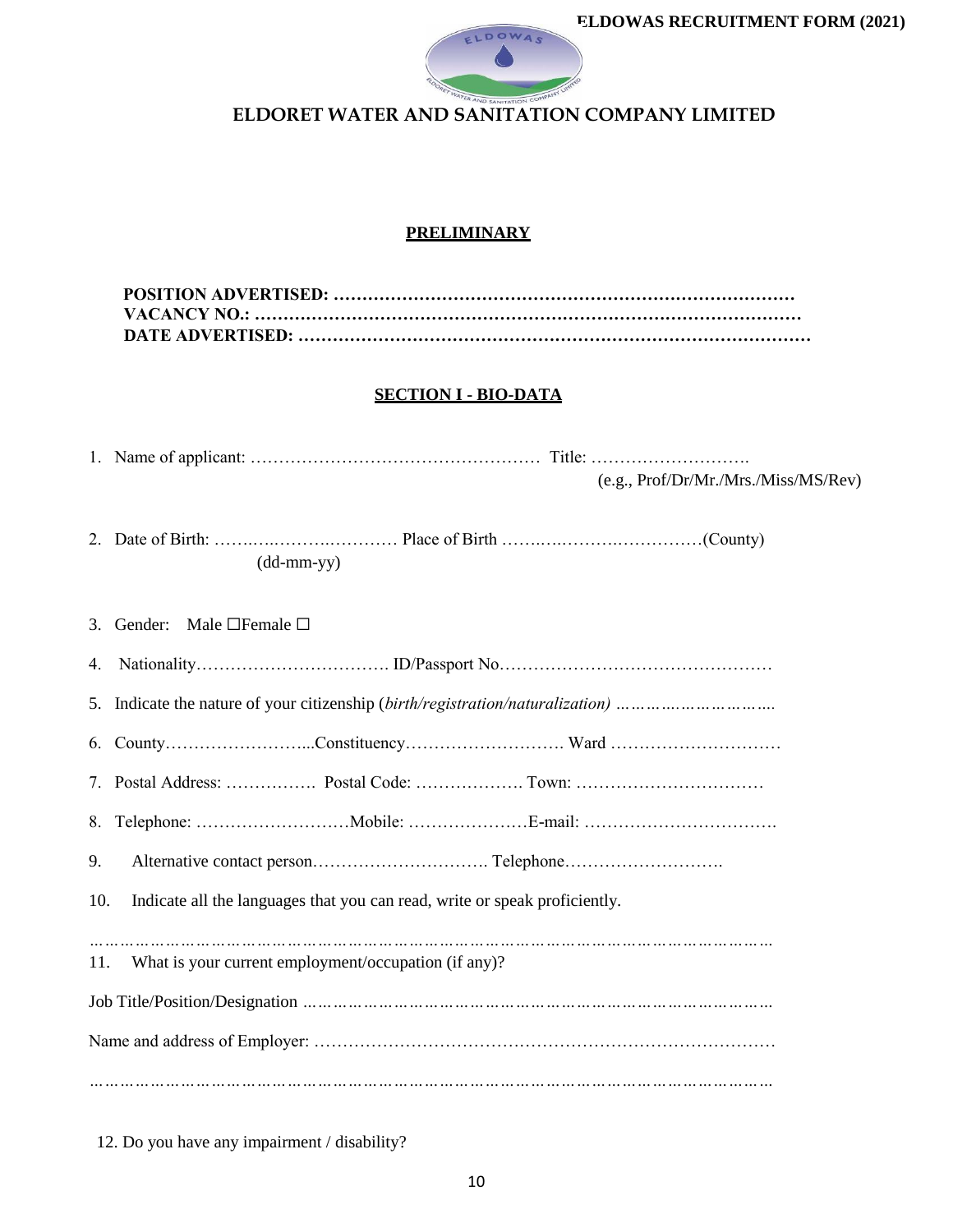

No □ Yes □

If '**Yes'**, please give details and attach certificate from the National Council for Persons With Disabilities ………………………………………………………………………………………………...……….

…………………………………………………………………………………………………………

## **SECTION II - ACADEMIC/ TECHNICAL QUALIFICATIONS**

| 13. List your Academic/Professional/Technical qualifications for Courses and Training attended<br>(starting with the highest) |
|-------------------------------------------------------------------------------------------------------------------------------|
| (a) Qualification (Degree, Diploma or Certificate)                                                                            |
| Level (Doctorate, Masters, Bachelors, etc.)                                                                                   |
| Class (if any) (First Class, Upper Second, Lower Second, etc.)                                                                |
| Year obtained.                                                                                                                |
| Awarding Institution/College/University/School                                                                                |
| (b) Qualification (Degree, Diploma or Certificate)                                                                            |
| Level (Doctorate, Masters, Bachelors, etc.)                                                                                   |
| Class (if any) (First Class, Upper Second, Lower Second, etc.)                                                                |
| Year obtained.                                                                                                                |
| Awarding Institution/College/University/School                                                                                |
|                                                                                                                               |
| (c) Qualification (Degree, Diploma or Certificate)                                                                            |
|                                                                                                                               |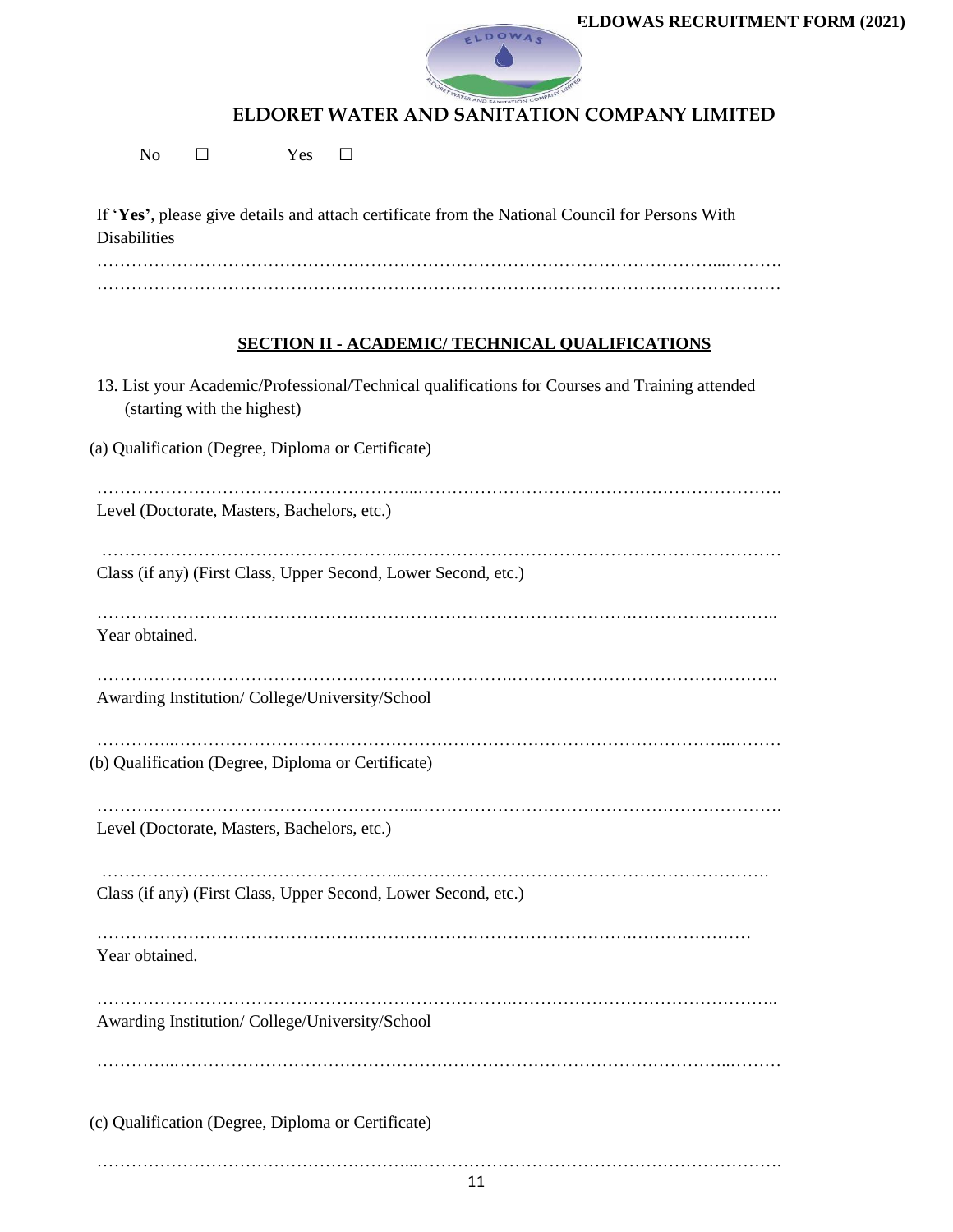

Level (Doctorate, Masters, Bachelors, etc.) ……………………………………………...………………………………………………………… Class (if any) (First Class, Upper Second, Lower Second, etc.) ………………………………………………………………………………….……………………. Year obtained. ……………………………………………………………….……………………………………….. Awarding Institution/ College/University/School …………..……………………………………………………………………………………..………

14. List other courses you have attended in the last five (5) years.

| <b>Course attended</b> | <b>Year attended</b> | Institution |
|------------------------|----------------------|-------------|
|                        |                      |             |
|                        |                      | .           |
|                        |                      |             |
|                        |                      |             |
|                        |                      |             |

## **SECTION III – PROFESSIONAL QUALIFICATIONS/EXPERIENCE**

15. Briefly outline your professional qualifications/experience.

………………………………………………………………………………………………………… ………………………………………………………………………………………………………… ………………………………………………………………………………………………………… ………………………………………………………………………………………………………… ………………………………………………………………………………………………………… ………………………………………………………………………………………………………… ………………………………………………………………………………………………………… ………………………………………………………………………………………………………… …………………………………………………………………………………………………………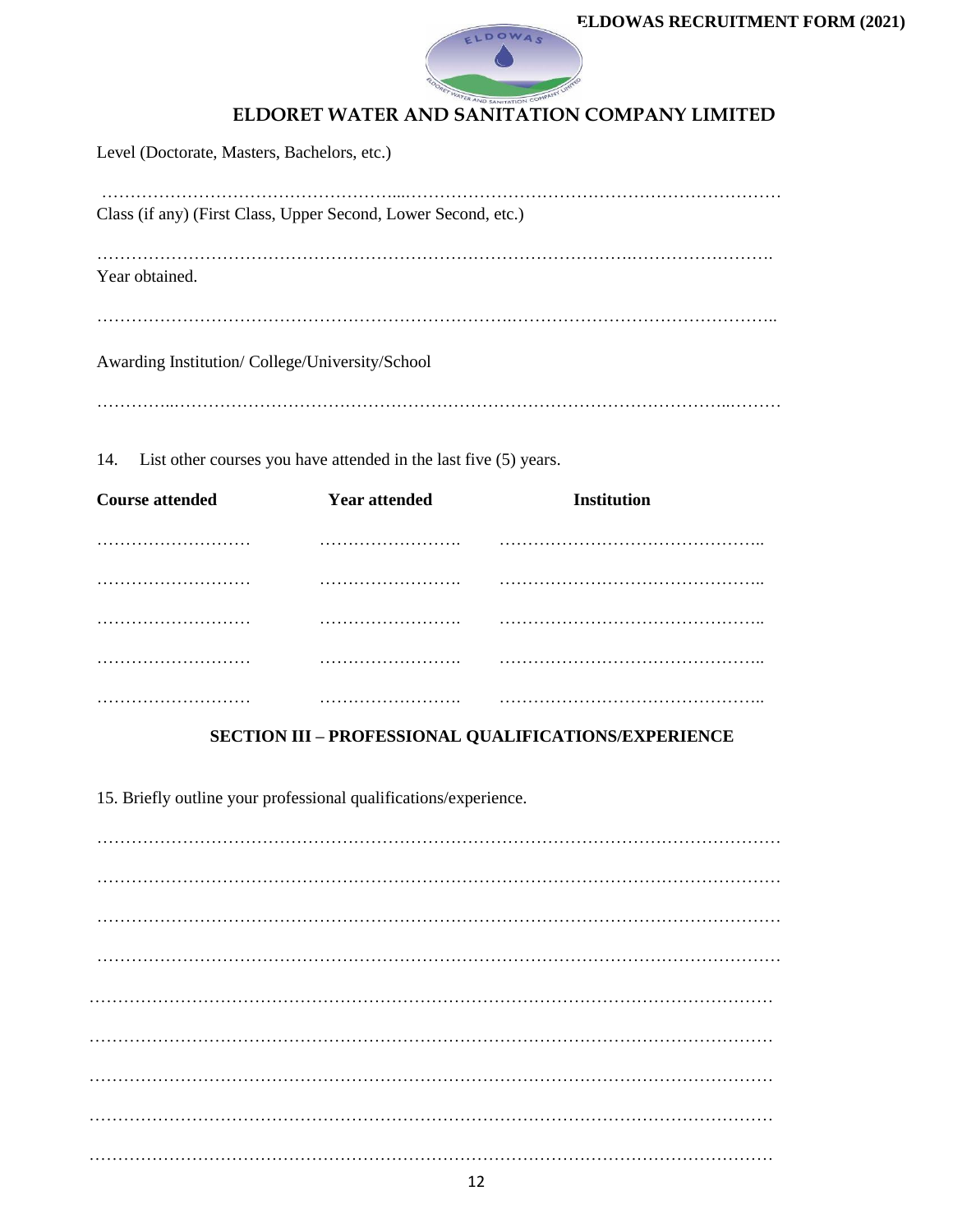

16. Briefly explain how your academic and professional qualifications/experience make you suitable for this position?

………………………………………………………………………………………………………… ………………………………………………………………………………………………………… ………………………………………………………………………………………………………… …………………………………………………………………………………………………………

…………………………………………………………………………………………………………

17. Are you a member of any professional body? If Yes, indicate your membership status to professional bodies. Provide Professional Registration/Membership details (Year Registered; registering body) e.g., Full member; Membership No. 20; 1993; Law Society of Kenya.

**………………………………………………………………………………………………………. ……………………………………………………………………………………………………….**

18. Give details of your employment history starting with current employment, if any-

|                                       |  |  | Job title /Rank Employer Period Summary of Main duties/responsibilities |
|---------------------------------------|--|--|-------------------------------------------------------------------------|
| (start with current)<br>$(From - To)$ |  |  |                                                                         |
|                                       |  |  |                                                                         |
|                                       |  |  |                                                                         |
|                                       |  |  |                                                                         |
|                                       |  |  |                                                                         |
|                                       |  |  |                                                                         |
|                                       |  |  |                                                                         |
|                                       |  |  |                                                                         |
|                                       |  |  |                                                                         |
|                                       |  |  |                                                                         |
|                                       |  |  |                                                                         |
|                                       |  |  |                                                                         |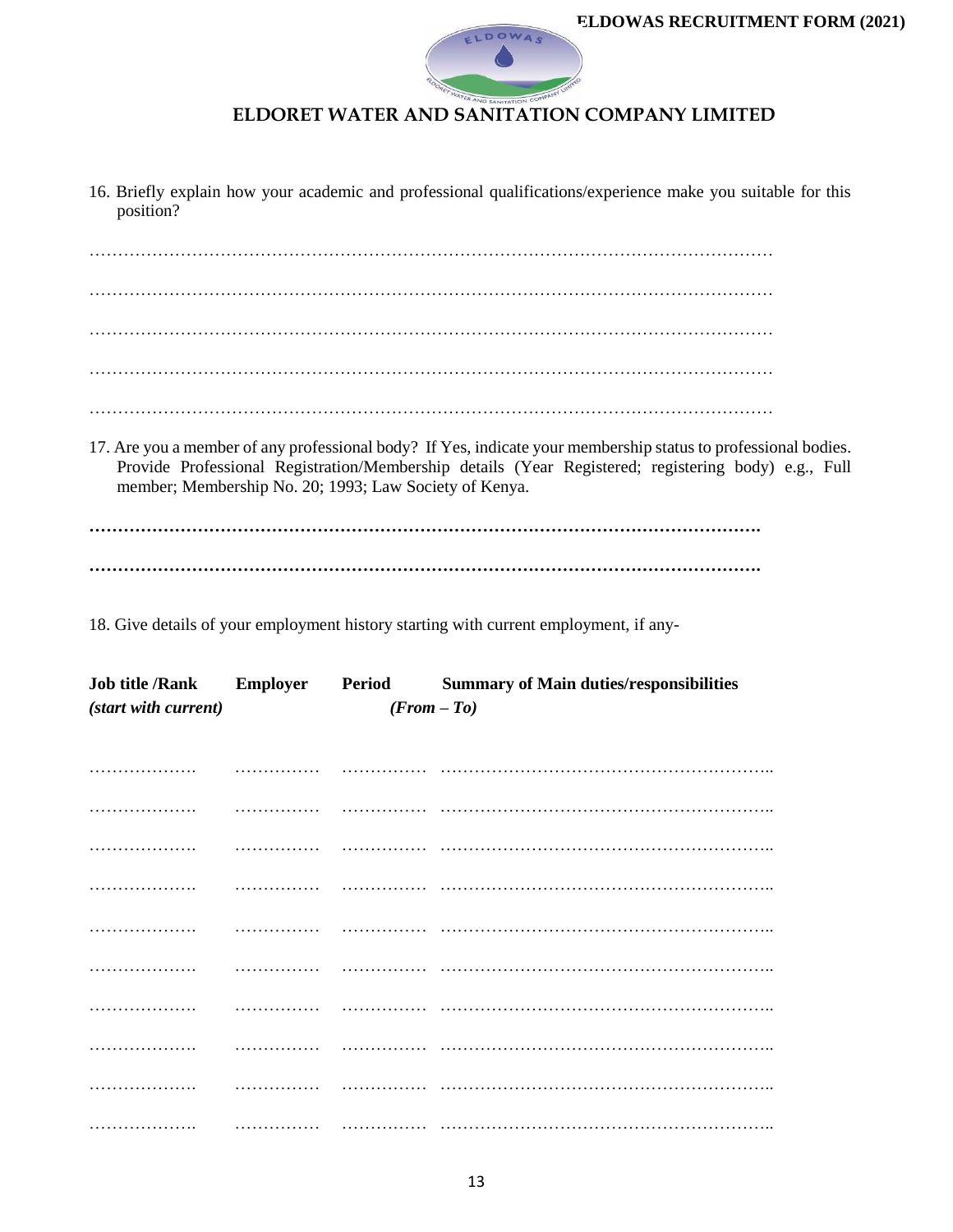

#### **SECTION IV – HONOURS, AWARDS AND OUTSTANDING ACHIEVEMENTS**

19. Have you received any honours or awards, whether national (e.g., EBS, HSC) or international or have you had any outstanding achievement that you would like to bring to the attention of the Selection Panel?  $N_0 \Box$  Yes  $\Box$ 

If yes, please give details/evidence and attach copies of any relevant certificates.

………………………………………………………………………………………………………… ………………………………………………………………………………………………………… …………………………………………………………………………………………………………

### **SECTION V – INTEGRITY**

The Selection Panel is required by law to facilitate appointment of persons of good character. The Panel is guided by the Constitution and other relevant laws in matters relating to public officers' character and integrity.

#### *Please read the following guidelines carefully before completing this section.*

- *(a) It is essential that you answer all the following questions fully.*
- *(b) You are required to declare all matters whether or not these have been declared in a previous application or to any other body.*
- *(c) Where you have answered yes, please include any mitigating information you would like the Selection Panel to take into account when considering your application.*
- *(d) If you are in any doubt, please include all relevant information. This is a continuing responsibility throughout the process for any matter that may arise, up to the point of appointment.*
	- 20. Have you ever been convicted of or cautioned for any criminal offence in Kenya or elsewhere or are any criminal proceedings pending against you?

No □ Yes □

If **yes**, please give particulars of the case and the penalty (if any) for each such offence:

………………………………………………………………………………………………………… ………………………………………………………………………………………………………… …………………………………………………………………………………………………………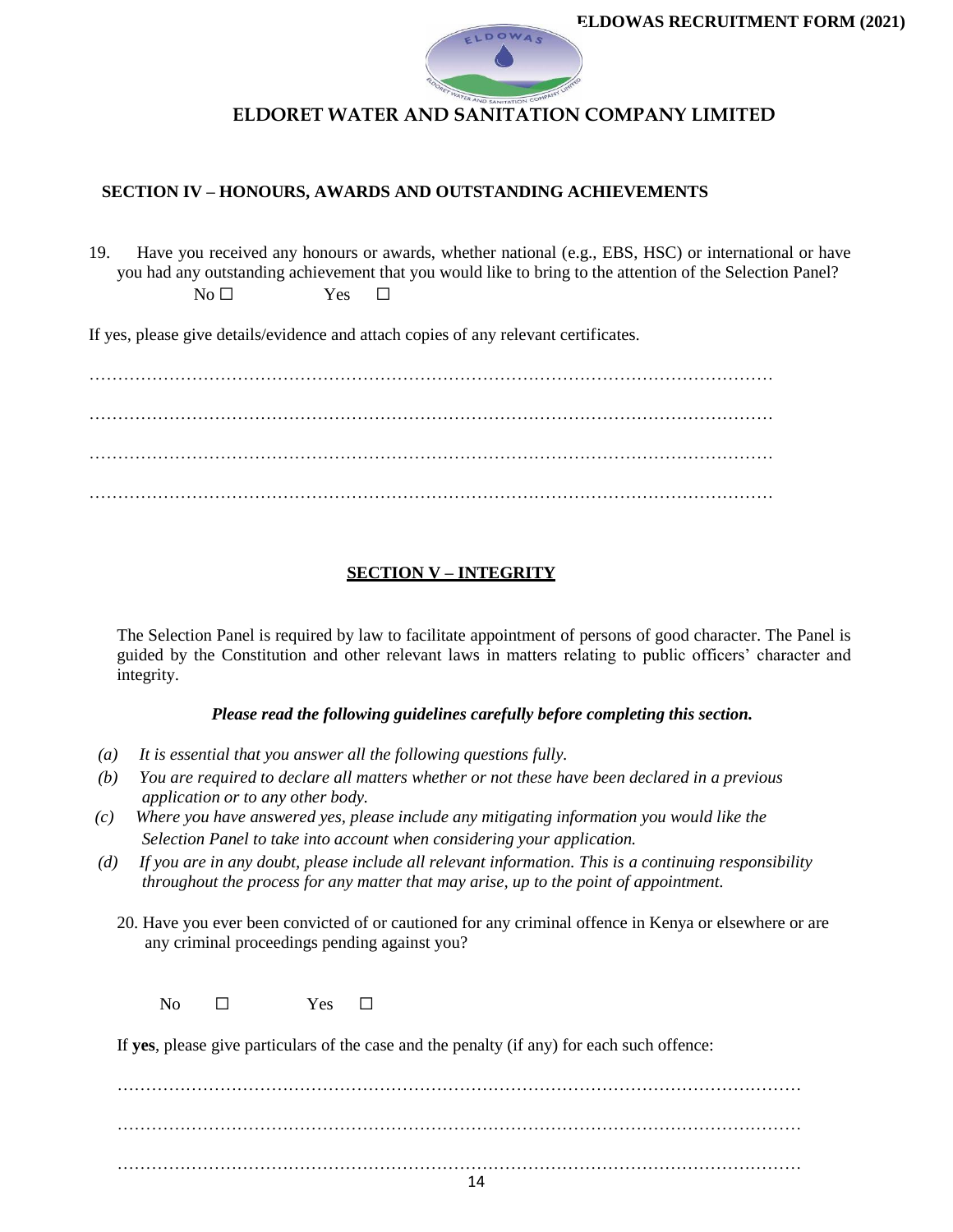

|         | (The<br>fact that an applicant declares that he/she has been convicted of an offence will not necessarily bar him/her<br>from consideration for nomination. Each case will be considered on its own merits having regard to the<br>nature and the circumstances of the case). |
|---------|-------------------------------------------------------------------------------------------------------------------------------------------------------------------------------------------------------------------------------------------------------------------------------|
|         | 21. Have you ever been dismissed or otherwise removed from any employment or any Board, Council,<br>Trusteeship or any other engagement?<br>No $\Box$<br>Yes<br>$\Box$                                                                                                        |
|         | If yes, please provide details-                                                                                                                                                                                                                                               |
|         |                                                                                                                                                                                                                                                                               |
|         |                                                                                                                                                                                                                                                                               |
|         | 22. Have you ever had an action brought against you for professional malpractice and/or negligence, without<br>the matter being dismissed, or are any such proceedings pending against you?                                                                                   |
|         | No $\Box$<br>Yes $\square$                                                                                                                                                                                                                                                    |
|         | If yes, please provide details -                                                                                                                                                                                                                                              |
| Date(s) |                                                                                                                                                                                                                                                                               |
|         |                                                                                                                                                                                                                                                                               |
|         |                                                                                                                                                                                                                                                                               |
| Details |                                                                                                                                                                                                                                                                               |
|         |                                                                                                                                                                                                                                                                               |
|         |                                                                                                                                                                                                                                                                               |
|         |                                                                                                                                                                                                                                                                               |
|         |                                                                                                                                                                                                                                                                               |

- 23. In respect of any matter involving you personally or under your supervision, please provide details of any findings made or allegations pending, of professional misconduct brought against you by-
	- (a) Your client/any member of the public
	- (b) Your Professional Body
	- (c) Any other lawful authority or body

If yes, please provide details –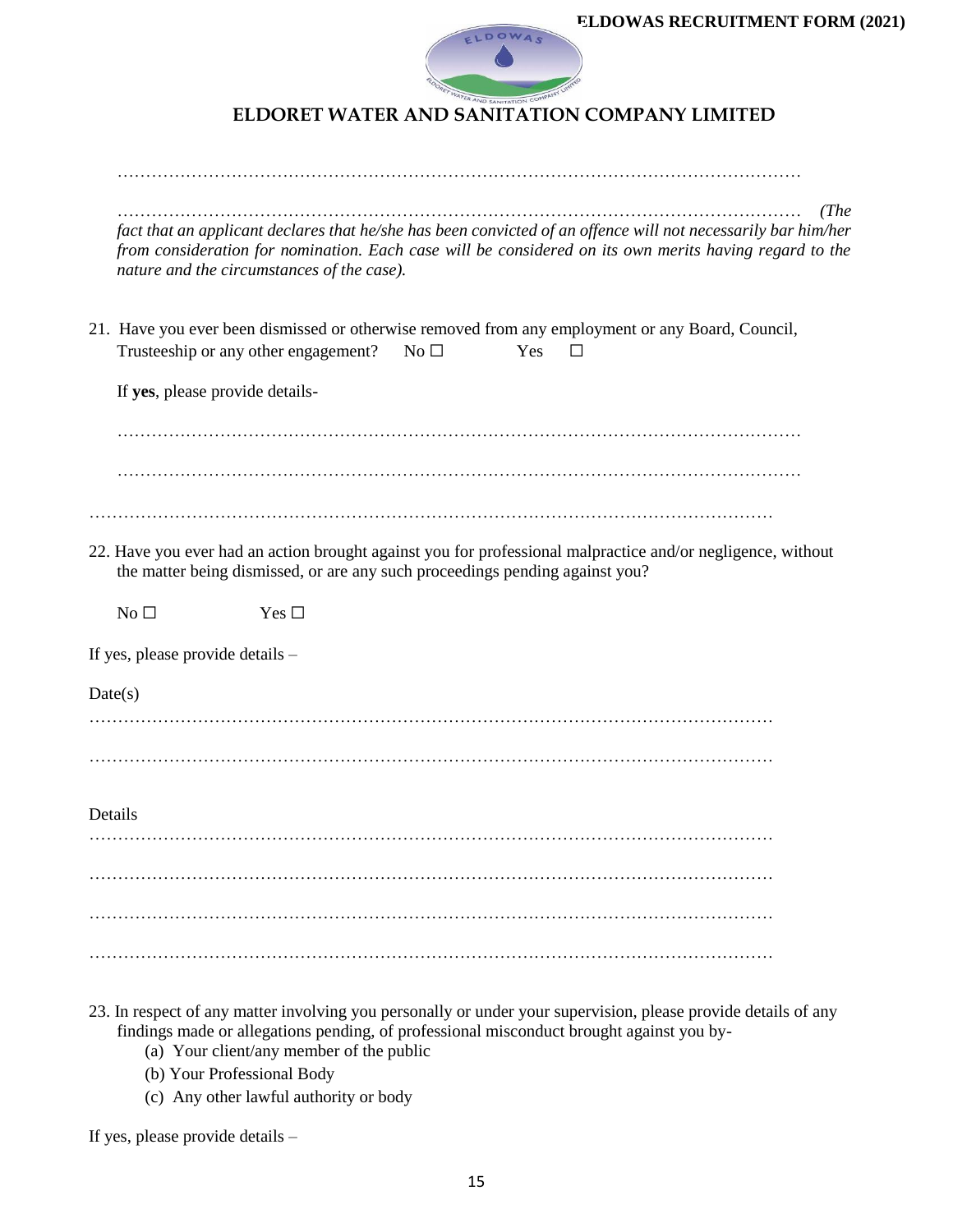

| Date(s)                                                                                                                                                                                                               |
|-----------------------------------------------------------------------------------------------------------------------------------------------------------------------------------------------------------------------|
|                                                                                                                                                                                                                       |
|                                                                                                                                                                                                                       |
| Details                                                                                                                                                                                                               |
|                                                                                                                                                                                                                       |
|                                                                                                                                                                                                                       |
|                                                                                                                                                                                                                       |
|                                                                                                                                                                                                                       |
|                                                                                                                                                                                                                       |
| 24. Is there any additional information which should be brought to the attention of the Selection Panel which<br>might call into question your eligibility or suitability for this position?<br>N <sub>o</sub><br>Yes |
| If yes, please provide details-<br>.                                                                                                                                                                                  |
|                                                                                                                                                                                                                       |
|                                                                                                                                                                                                                       |
|                                                                                                                                                                                                                       |
|                                                                                                                                                                                                                       |
| <b>SECTION VI-CHAPTER SIX REQUIREMENTS</b><br>Please provide details of the following                                                                                                                                 |
|                                                                                                                                                                                                                       |
|                                                                                                                                                                                                                       |
|                                                                                                                                                                                                                       |
|                                                                                                                                                                                                                       |
| 25 Give the names and addresses of three (3) referees They should be responsible persons who know you well                                                                                                            |

25. Give the names and addresses of three (3) referees. They should be responsible persons who know you well, either in private life or in business: and one at least should be well acquainted with you in private life. The names of distinguished persons should not be given unless they really know you well and they have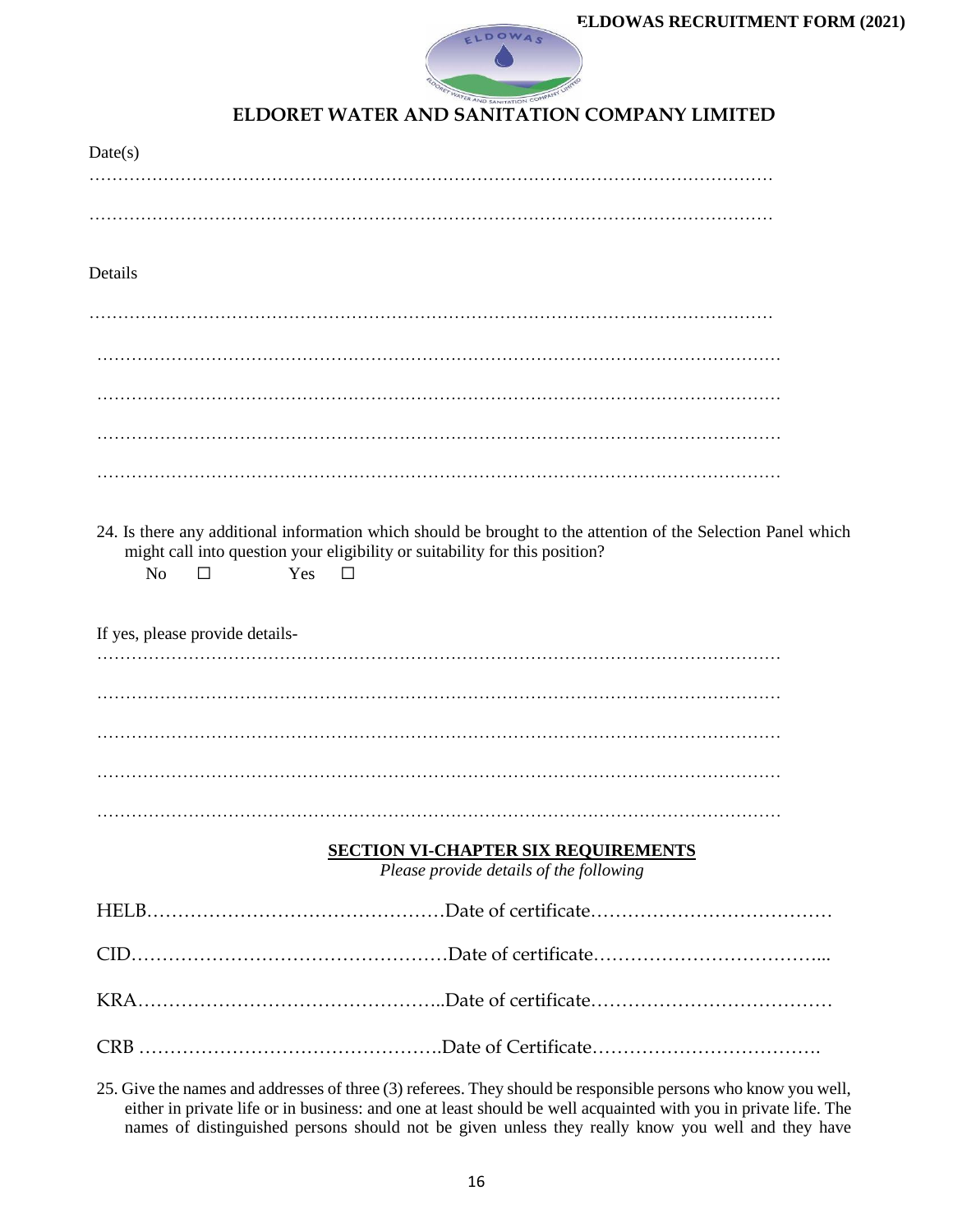

consented. The names of relatives or of those from whom you send testimonials should not be given; nor should the names of Members of the Selection Panel.

| 26. Are you related in any way to any Member of the Selection Panel? If so, please give details below: |
|--------------------------------------------------------------------------------------------------------|
|                                                                                                        |
|                                                                                                        |
|                                                                                                        |
| 27. What motivates you to apply for this position?                                                     |
|                                                                                                        |
|                                                                                                        |
|                                                                                                        |